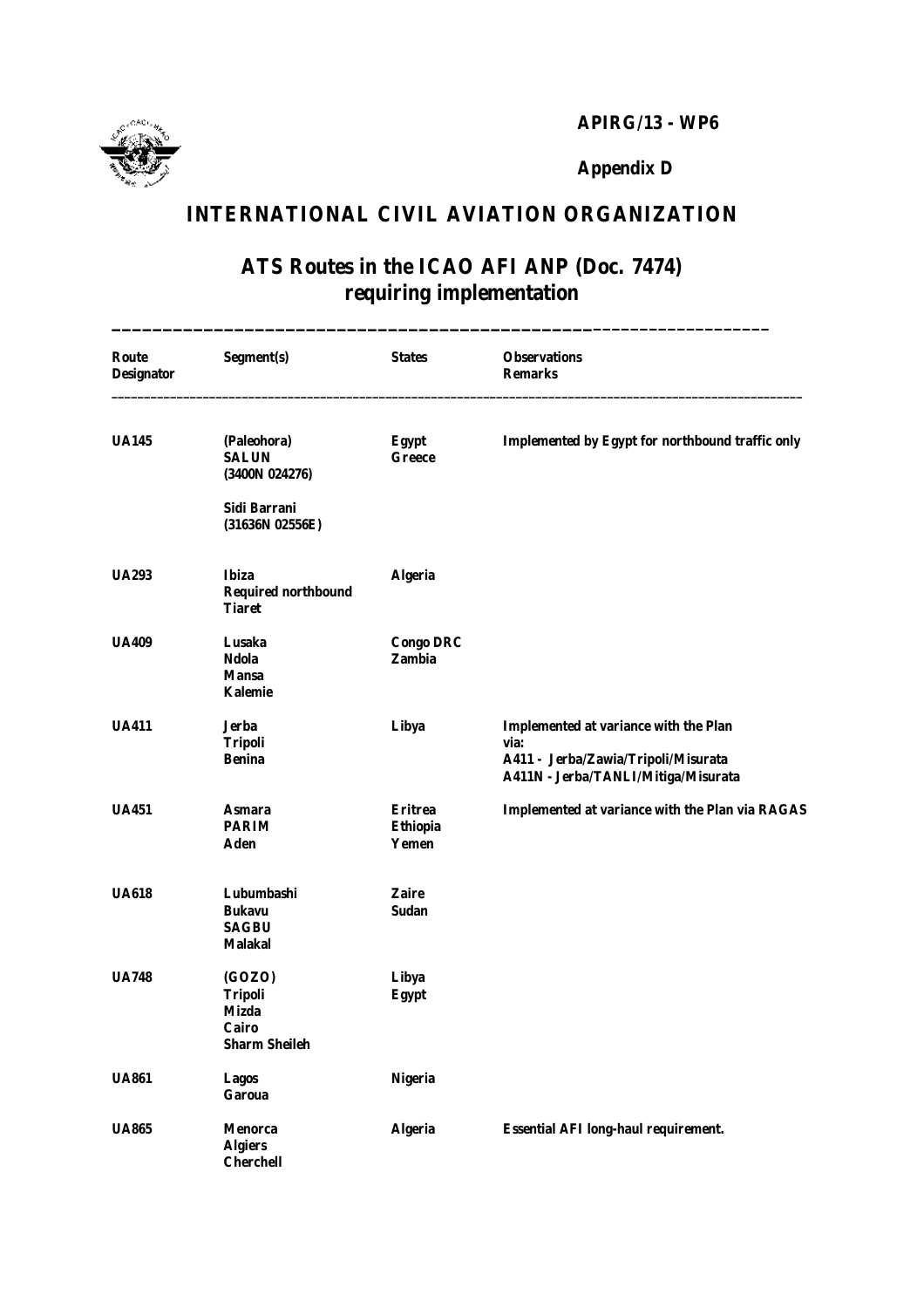| <b>UB525</b> | <b>Addis Ababa</b><br>Luxor                                                                             | <b>Ethiopia</b><br><b>Sudan</b>              |                                                                          |
|--------------|---------------------------------------------------------------------------------------------------------|----------------------------------------------|--------------------------------------------------------------------------|
| <b>UB527</b> | Malakal<br>Kenana                                                                                       | <b>Sudan</b>                                 | <b>Implemented at variance with AFI Plan</b><br>via Kenana               |
| <b>UB528</b> | <b>Livingstone</b><br>Luena                                                                             | <b>Angola</b>                                |                                                                          |
| UB730        | N'Djamena                                                                                               | <b>Algeria</b>                               |                                                                          |
|              | <del>Dirkou -</del><br><b>Djanet</b>                                                                    | <b>Niger</b><br><b>Chad-</b>                 |                                                                          |
| <b>UB607</b> | <b>El Obeid</b><br><b>Dongola</b><br><b>Abu Simbel</b>                                                  | <b>Sudan</b>                                 | Not implemented in Khartoum FIR (due to military<br>reasons)             |
| <b>UG207</b> | <b>Mogadishu</b><br>Karachi                                                                             | <b>Somalia</b>                               |                                                                          |
| <b>UG465</b> | <b>Praslin</b><br><b>Beira</b><br>Johannesburg                                                          | <b>Seychelles</b>                            |                                                                          |
| <b>UG623</b> | <b>Annaba</b><br><b>Tebessa</b><br><b>Ghadames</b>                                                      | <b>Algeria</b><br>Libya                      | <b>Segment of the route suspended</b><br>since 1980 by Libya.            |
| <b>UG855</b> | <b>Tripoli</b><br><b>Ghadames</b><br><b>B. Omar Driss</b>                                               | Libya                                        |                                                                          |
| <b>UG864</b> | <b>Tunis</b><br>Ghardaia<br><b>Timimoun</b>                                                             | Libya                                        |                                                                          |
| <b>UG979</b> | <b>Bordj Omar Driss</b><br><b>Bou Saada</b><br><b>Zemmouri</b>                                          | <b>Algeria</b>                               |                                                                          |
| <b>UL612</b> | Goma<br>El Dhaba                                                                                        | <b>Zaire</b><br><b>Sudan</b><br><b>Egypt</b> | Egypt can accept implementation via ATMUL<br><b>New Valley/KATAB/DBA</b> |
| <b>UM114</b> | <b>Lagos</b>                                                                                            | <b>Nigeria</b>                               | Implemented at variance with the Plan within Kano<br>FIR.                |
|              | LITAK (11°00'00"N - 003°24'05"E)                                                                        |                                              |                                                                          |
|              | <b>Ghardaia</b>                                                                                         |                                              |                                                                          |
| <b>UM220</b> | Lodwar<br><b>Abu Simbel</b>                                                                             | Kenya<br><b>Sudan</b>                        | <b>RNAV</b>                                                              |
| <b>UM651</b> | <b>Hargeisa</b><br><b>Praslin</b>                                                                       | <b>Somalia</b>                               |                                                                          |
| <b>UM665</b> | <b>Mauritius</b><br><b>Mandera</b><br><b>Addis Ababa</b><br><b>Somalia and Sudan</b><br><b>Khartoum</b> | <b>Somalia</b><br><b>Sudan</b>               | Implemented but not as an RNAV route in<br><b>Mauritius</b>              |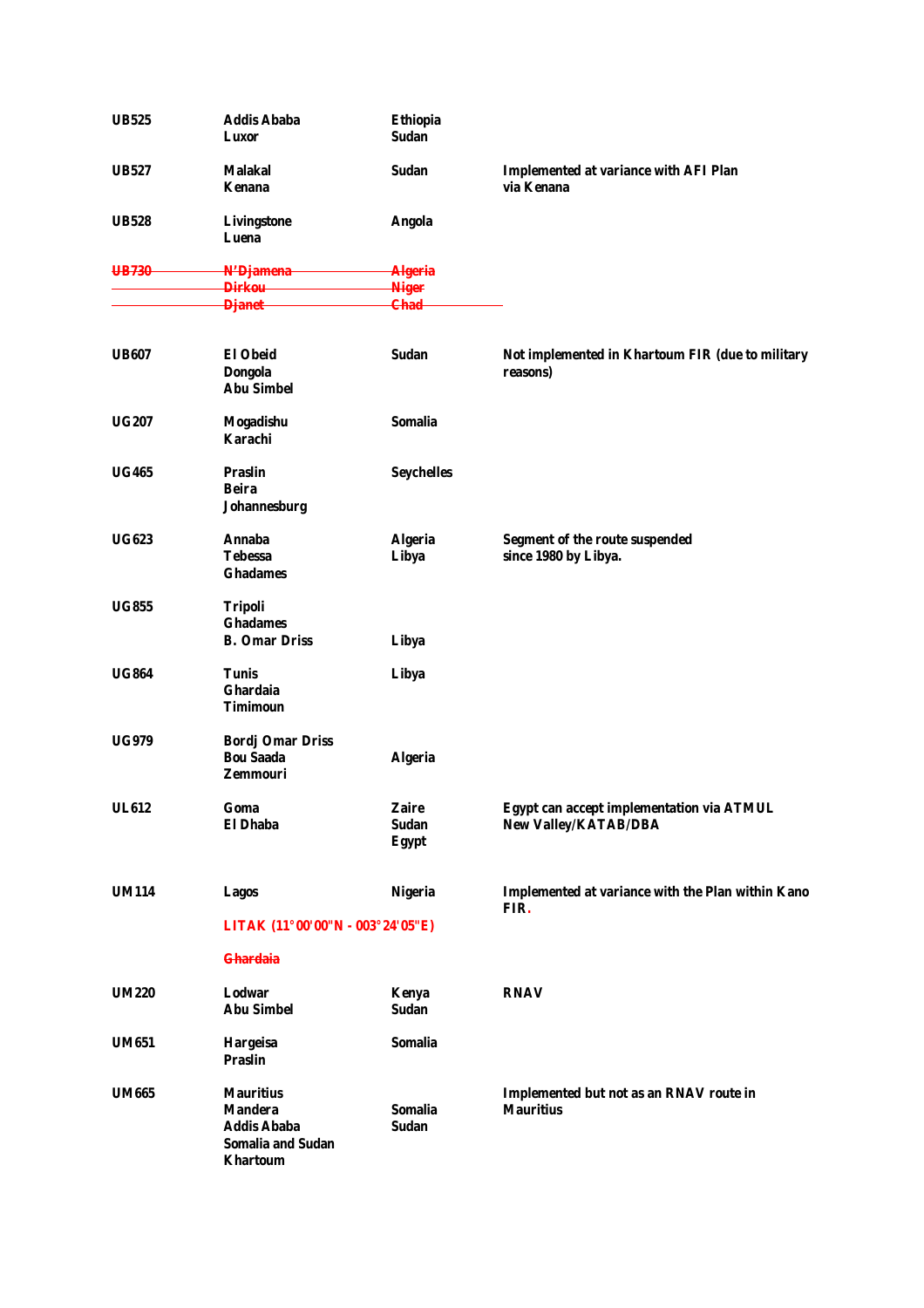| <b>UM731</b> | <b>Cabonara</b><br><b>OSNAR</b>                                                           | <b>Angola</b><br><b>Central African</b><br><b>Republic</b>   |                                                                                                                              |
|--------------|-------------------------------------------------------------------------------------------|--------------------------------------------------------------|------------------------------------------------------------------------------------------------------------------------------|
| <b>Tunis</b> | <b>Nigeria</b><br>Jerba<br><b>FARES</b><br><b>DEKIL</b><br><b>Dirkou</b>                  | <b>Congo</b><br><b>Congo DRC</b><br>Libya<br><b>Botswana</b> | <b>Implemented in Tunis FIR between Tunis and FARES</b>                                                                      |
|              | N' <del>djamena</del><br><b>Beriberati</b><br><b>MOLOM</b><br>Sauramo<br>Johannesburg     | <b>South Africa</b>                                          | (Implementation by 29/11/2001)                                                                                               |
| UR735        | Aden<br><b>Seychelles</b>                                                                 | <del>Yemen</del><br><b>Seychelles</b>                        |                                                                                                                              |
| UM981        | <del>Casablanca-</del><br><b>Marrakech</b><br><del>BULIS</del>                            | <del>Morocco</del><br><b>Algeria</b><br><b>Niger</b>         | RNAV                                                                                                                         |
|              | <del>Gao</del><br><b>Niamey</b>                                                           | <b>Nigeria</b>                                               |                                                                                                                              |
| <b>UM997</b> | <b>Wajir</b><br><b>Dire Dawa</b><br><b>Djibouti</b>                                       | <b>Ethiopia</b>                                              | <b>RNAV</b>                                                                                                                  |
| <b>UM994</b> | Beni Walid<br><b>ORNAT</b>                                                                | Libya                                                        | <b>RNAV</b>                                                                                                                  |
| <b>UM998</b> | (Martigues)<br><b>BALEN</b>                                                               |                                                              |                                                                                                                              |
|              | Constantine<br><b>B.O. Driss</b><br><b>Tobuk</b><br><b>ENBUT</b>                          | <del>Cameroon</del><br><del>Gabon</del>                      | <b>RNAV</b>                                                                                                                  |
|              | <b>INISA</b><br><b>Maiduguri</b><br>EBIMU<br><del>Garoua</del>                            | <b>Nigeria</b><br><b>Congo</b>                               |                                                                                                                              |
|              | <b>Kinshasa</b><br>Luena<br>Maun<br><b>Gaborone</b>                                       | <b>Congo DRC</b><br><b>Angola</b><br><b>Botswana</b>         | <b>Congo DRCNot implemented as RNAV between</b><br>Kinshasa Luena-Maun-Gaborone<br>implemented as UB733 Kinshasa - Gaborone) |
| <b>UM999</b> | Casablanca<br><b>Errachidia</b><br><b>El Golea</b>                                        | <b>Morocco</b><br><b>Algeria</b><br><b>Tunis</b>             | <b>RNAV</b>                                                                                                                  |
|              | <b>Zarzaitine</b><br>Sebba<br><b>Sarir</b><br><b>New Valley</b><br><b>Luxor</b><br>Jeddah | Libya<br><b>Egypt</b><br><b>Sudan</b><br>Saudi Arabia        |                                                                                                                              |
| <b>UR400</b> | <b>Abu Simbel</b><br><b>Kassala</b>                                                       | <b>Sudan</b>                                                 |                                                                                                                              |
| <b>UR613</b> | <b>Pantelleria</b><br><b>Lampedusa</b>                                                    | Libya                                                        | <b>Implemented in Malta FIR via</b><br><b>SARKI.</b> Not implemented in Tripoli                                              |